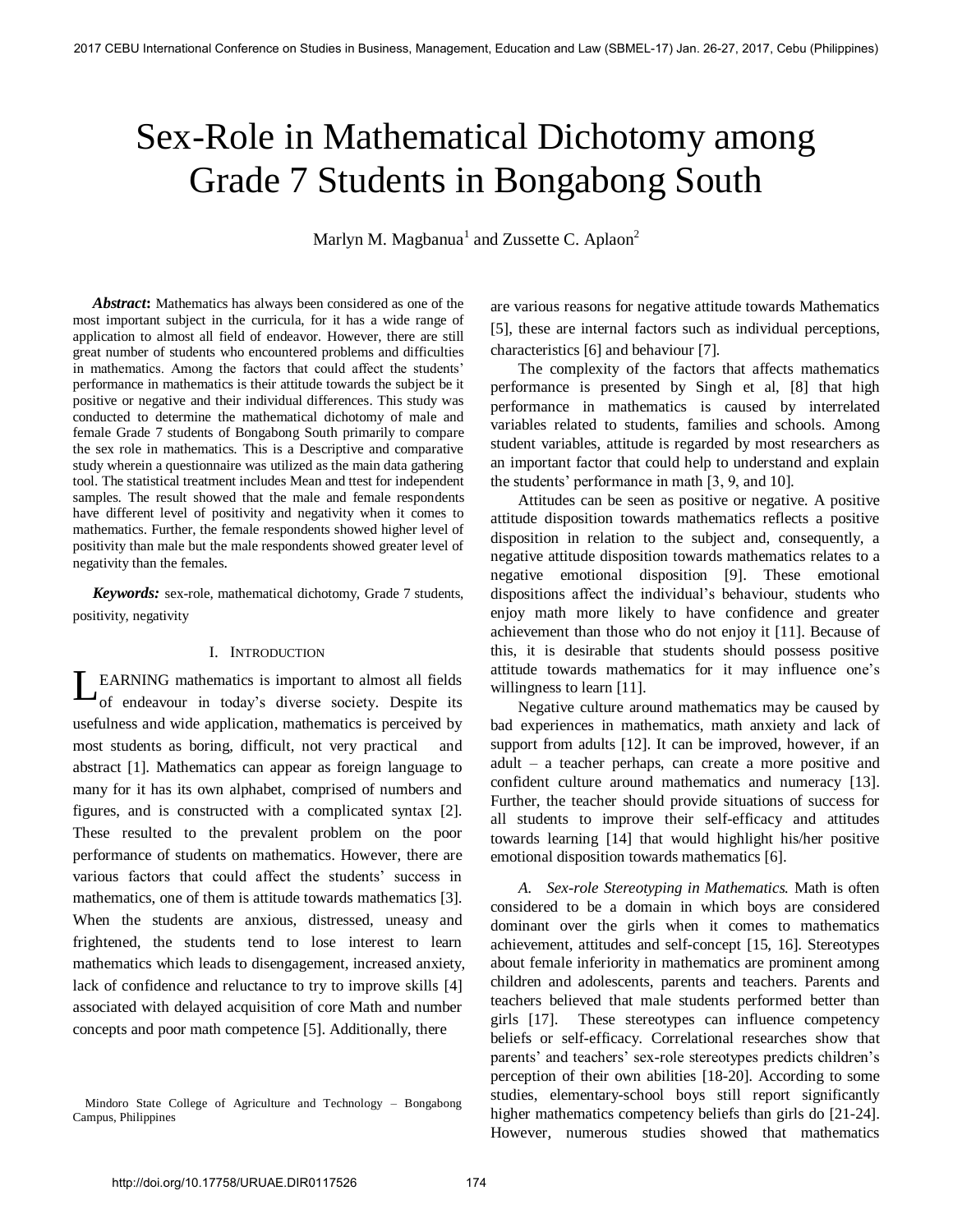achievement and performance between boys and girls do not differ significantly [25, 26].

*B. Positive/Negative Mathematical Dichotomy.* Zan & Di Martino, [6] defined positive attitudes towards mathematics as viewing mathematics as a discipline made of rules to memorize and apply rigidly provided that the student like the subject. On the contrary, negative attitudes towards mathematics referred to the wrong vision of mathematics and the "beliefs about the self" characterized by lack of selfefficacy ("I can't do It", "I don't know how to do it"). Further, fostering positive attitudes and perception about learning emphasizes open-mindedness, wholeheartedness, and responsibility and thinking [27].

*C. Attitudes and School Grades.* Nicolaidou and Philippou [10] showed that negative attitudes are the result of frequent and repeated failures or problems when dealing with mathematical tasks and these negative attitudes may become relatively permanent. At first, children go to school with positive attitudes towards math but gradually become less positive as they progress and to some become negative when they reach high school. These could be attributed to pressure to perform well, over demanding tasks, uninteresting lessons and less than positive attitudes on the part of the teachers [10].

*D. Sex and Attitude towards Mathematics.* Elementary school students' attitudes towards mathematics is not significantly different in terms of gender, [3, 9, 28, 29], therefore, it is more important to focus on other factors such as motivation and that mathematics should be associated with everyday life [9]. Further, gender have no effect on the relationships between attitudes and performance [29] and there is no difference on either in math achievement or in math attitudes. Some studies, though reported gender differences exist, showed that the variance are small [30, 31]. On the other hand, there are studies conducted showing relevant difference in the beliefs of boys and girls, such that girls shows lower math self-concept than boys [32]. When compared with boys, girls lacked confidence, and were anxious about mathematics [16].

## II. METHODOLOGY

## *Objectives of the Study*

This study aimed to determine the level of sex-role on mathematical dichotomy among Grade 7 students in public secondary schools of Bongabong South District.

Specifically, it aimed to:

- 1. determine the level of mathematical dichotomy in terms of positivity of the respondents towards mathematics when grouped according to sex
- 2. determine the level of mathematical dichotomy in terms of negativity of the respondents towards mathematics when grouped according to sex
- 3. compare the level of positivity of male and female respondents

4. compare the level of negativity of male and female respondents

#### *Research Design*

Descriptive and comparative survey were in used in this study. Descriptive method is characterized by simply an attempt to determine, describe or identify [33] the perception of the male and female respondents on their level of positivity and negativity towards mathematics. Comparative method was used in this study to determine whether male and female respondents vary in their level of mathematical dichotomy.

## *Participants*, *Sampling and Setting*

The participants of this study was the 268 randomly selected Grade 7 students from the total population of 804. Equal representation of both sexes were utilized in this study which resulted to 134 males and 134 females from five (5) schools in Bongabong District. Slovin's formula with 5% margin of error was used to determine the sample size of this study while fish bowl method was employed to specifically select the respondents. Informed consent from the school principals, advisers and respondents were secured for ethical considerations. The respondents were also assured of the confidentiality of the information. They were also informed of their right to withdraw their participation in the said study.

#### *Data Collection and Analysis*

A set of questionnaire was used as the main data gathering tool for this study. It was validated and pretested prior to its distribution to the respondents. The data gathered was treated using Descriptive Statistics such as mean and percentage. A 5-point scale was used to describe the mean perceptions of the respondents as Very High (5), High (4), Average (3), Low (2) and Very Low (1). Further, an Inferential Statistics as ttest for independent samples was applied to compare the mathematical dichotomy of the male and female respondents.

#### *Results and Discussion*

#### *1. level of mathematical dichotomy in terms of positivity*

 Figure 1 shows the graph about the perceptions of the male and female respondents on their level of mathematical dichotomy in terms of positivity. As the result shows, female respondents have higher level of positivity as compared to males. The highest recorded among the perceptions of females is on the value of mathematics  $(M = 4.15)$  regarded as high while the lowest is open-mindedness with mean value of 3.90 also described as high. On the other hand, the male perceived that the value of mathematics is also high with a mean of 3.85 and thought that the least is effort with a mean of 3.72.

 Female respondents recognizes learning mathematics as a big help to improve ideas and they could be successful in math through constant practice and hard work. To do so, they take down notes to help them understand and remember when they are learning new mathematical materials and sometimes asks helps from their classmates or teachers if they do not understand some of the mathematical concepts. Male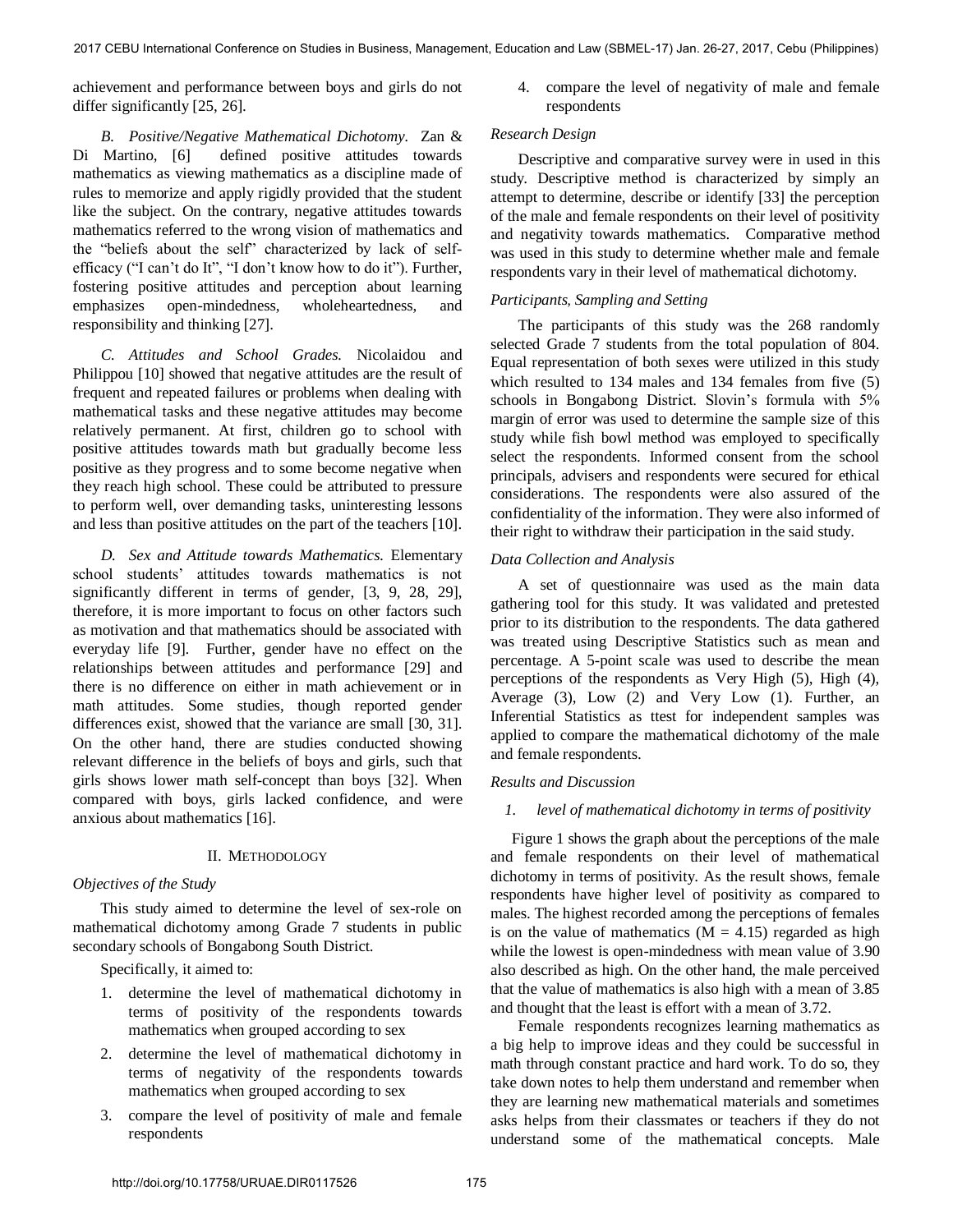respondents, however, perceives that mathematics is connected to their experiences in everyday life and they also believed that their skills in mathematics could be improved. Among their strategies are analysing problems carefully before solving them and testing understanding by solving practice exercises and problems.



Fig. 1 Level of Mathematical Dichotomy in Terms of Positivity of Male and Female Respondents

#### *2. level of mathematical dichotomy in terms of negativity*

 The males possess higher level of negativity (Figure 2) than the females. Anxiety is recorded the highest among the listed negativity towards mathematics among males with mean value of 3.19 and described as average while misconception is the lowest with mean value of 2.52. The females regarded discouragement as the most experienced negativity while misconception is the least of the negativity towards mathematics.

 Male and female respondents experienced frustration when they feel unsure about themselves in problem solving activities. They become discouraged because they approach math with a feeling of hesitation, resulting from fear of not being able to do math. When it comes to misconceptions, male respondents perceive that mathematics is a difficult subject and hated by most students, while the females thought that you only need to memorize solutions and formulas to learn mathematics.



Fig. 2 Level of Mathematical Dichotomy in Terms of Negativity of Male and Female Respondents

# *3. Comparison between the level of positivity of male and female students*

 Ttest for independent samples was conducted in comparing the mathematical dichotomy of the male and female respondents in terms of positivity. The differences between the perceptions were significant as the value of  $p<0.05$ .

| COMPARISON OF MATHEMATICAL DICHOTOMY IN TERMS OF POSITIVITY |      |      |        |      |           |     |                   |  |  |  |  |
|-------------------------------------------------------------|------|------|--------|------|-----------|-----|-------------------|--|--|--|--|
| Positivity                                                  | Male |      | Female |      |           |     | $Sig. (2-tailed)$ |  |  |  |  |
| Positivity                                                  | Mean | SD   | Mean   | SD   |           | df  |                   |  |  |  |  |
| Value                                                       | 3.85 | 0.18 | 4.15   | 0.23 | $-4.5007$ | 267 | $0.0000**$        |  |  |  |  |
| Growth-mind set                                             | 3.77 | 0.21 | 4.10   | 0.18 | $-4.6212$ | 267 | $0.0000**$        |  |  |  |  |
| Effort                                                      | 3.72 | 0.53 | 4.02   | 0.18 | $-4.2605$ | 267 | $0.0002**$        |  |  |  |  |
| Self-monitoring                                             | 3.74 | 0.88 | 3.92   | 0.42 | $-2.4232$ | 267 | $0.0003**$        |  |  |  |  |
| Open-mindedness                                             | 3.74 | 0.72 | 3.90   | 0.68 | $-2.0701$ | 267 | $0.0000**$        |  |  |  |  |

TABLE I COMPARISON OF MATHEMATICAL DICHOTOMY IN TERMS OF POSITIVITY

# *4. Comparison between the level of negativity of male and female students*

 There is a significant difference between the misconception among males  $(M=2.99, SD=0.38)$  and females  $(M=2.52,$ SD=0.53), where  $t(267) = 4.3402$ , p<0.05 and anxiety among

males (M=3.16, SD=0.34) and females (M=2.71, SD=1.08), where  $t(267)=4.3615$ ,  $p<0.05$ . This shows that the male and female respondents have varying level of negativity when it comes to misconception and anxiety. However, they possess

the same level of negativity in terms of frustration t(267)=1.8326, p=0.3547 and discouragement t(267)=1.4882, p=0.2310.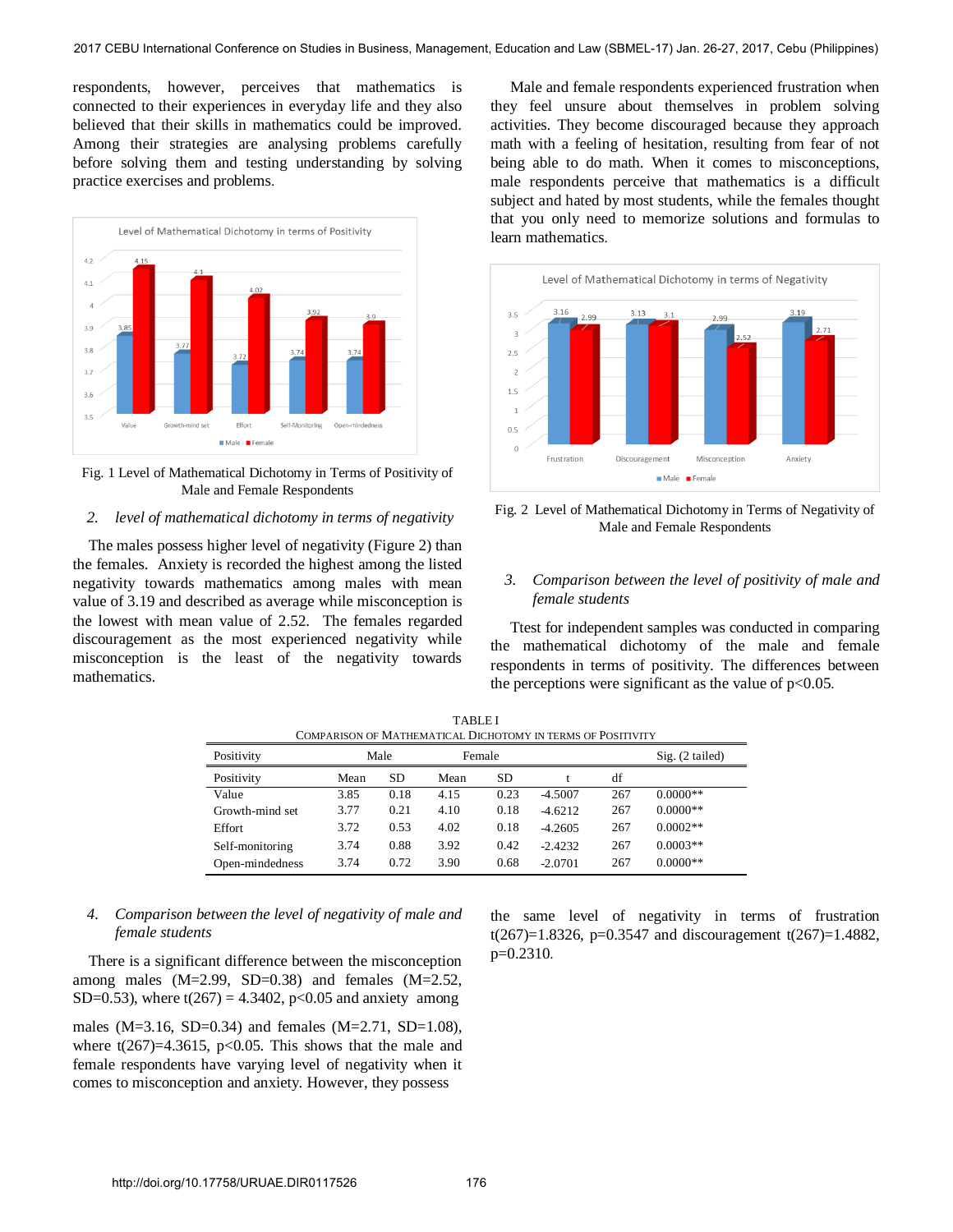| Negativity     | Male |      | Female |      |        |     | $Sig. (2-tailed)$ |
|----------------|------|------|--------|------|--------|-----|-------------------|
| Negativity     | Mean | SD   | Mean   | SD   |        | df  |                   |
| Frustration    | 3.16 | 1.02 | 2.99   | 1.16 | 1.8326 | 267 | 0.3547            |
| Discouragement | 3.13 | 0.87 | 3.10   | 0.87 | 1.4882 | 267 | 0.2310            |
| Misconception  | 2.99 | 0.38 | 2.52   | 0.53 | 4.3402 | 267 | $0.0000**$        |
| Anxiety        | 3.16 | 0.34 | 2.71   | 1.08 | 4.3615 | 267 | $0.0000**$        |

TABLE II COMPARISON OF MATHEMATICAL DICHOTOMY IN TERMS OF NEGATIVITY

#### III.CONCLUSIONS

 Students generally possess positive attitudes towards learning mathematics [10] as they see the importance and relevance of the subject to real-life situations. They also believe that their skills can be improved by constant practice, by trying different strategies to succeed on a task, by showing reflective thinking and by being open for constructive criticism.

Negative dispositions are present to some students because they feel uneasy and nervous during mathematics class. They also believe in wrong notions about themselves and the subject [1, 6, 7]. Further, they consider themselves as a failure and avoid instances in which they use math skills.

Female respondents showed higher level of positivity for they are aware of the relevance of the subject. Male respondents, on the other hand, possess higher level of negativity towards learning mathematics. Students' attitudes towards mathematics differ significantly in terms of gender [31-33] as male and female respondents have varying level of positivity as they exhibit individual differences and varied dispositions as regard to mathematics learning. In addition, they show different views of negativity in terms of misconceptions and anxiety, however, gender have no effect on the students' attitude [3, 9, 28, 29] when it comes to frustration and discouragement.

#### IV. ACKNOWLEDGEMENTS

 The authors wished to extend their gratitude to the following: MinSCAT President, Dr. Jesse T. Zamora, MinSCAT Bongabong Campus Administrator, Dr. Gregoria C. Pesigan, Director for Research, Prof. Algeline S. Herrrera, School Principals of Cawayan National High School, Dayhagan NHS, Kaligtasan NHS, Masaguisi NHS, Vicente B. Ylagan NHS and all student respondents that has been in one way or another help in the realization of this study.

#### **REFERENCES**

- [1] N. G. Ignacio, L.J. B. Nieto, & E.G. Barona, (2006). The effective domain in mathematics learning. *Journal of Mathematics Education* vol. 1, no.1, pp. 16-32.
- [2] Ashby, B. "Exploring children's attitudes towards mathematics". British Society for Research into Learning Mathematics, 2009.

[3] L. Mohamed, & H. Waheed, "Secondary students' attitude towards mathematics in a selected school of Maldives", *International Journal of Humanities and Social Science*, vol. 5, no. 1, pp. 197-208, 2010.

- [4] G. C. Leder, "Beliefs: What lies behind the mirror?" *TMME Monograph*, 3, pp. 39-50, 2007.
- [5] Lyonsa & Beilocka, "Mathematics anxiety: Separating the math from the anxiety". M.S. Thesis, Department of Psychology, University of Chicago, Chicago, USA, 2011.
- [6] R. Zan & P. Di Martino, "Attitude towards mathematics: Overcoming the positive/negative dichotomy", in *Beliefs and Mathematics*, B. Sriraman, Ed., The Montana Mathematics Enthusiast: Monograph Series in Mathematics Education, pp. 197-214, Age Publishing & The Montana Council of Teachers of Mathematics, Charlotte, NC, USA, 2008.,
- [7] E. Goodykoontz, "Factors that affect college students' attitudes towards mathematics", M.S. Thesis, Department of Mathematics, West Virginia University, Virginia, USA, 2008.
- [8] [K. Singh, M. Granville, and S. Dika, "Mathematics and science](https://doi.org/10.1080/00220670209596607)  [achievement: Effects of motivation, interest, and academic](https://doi.org/10.1080/00220670209596607)  engagement," *[Journal of Educational Research](https://doi.org/10.1080/00220670209596607)*, vol. 95, no. 6, pp. [323-332, 2002](https://doi.org/10.1080/00220670209596607)

[https://doi.org/10.1080/00220670209596607.](https://doi.org/10.1080/00220670209596607)

- [9] D. Kӧğe, C. Yıldız, M. Aydın, & R. Altındag, "Examining elementary school students' attitudes towards mathematics in terms of some variables," *Procedia*, vol.1, no.1, pp. 291-295, 2009.
- [10] M. Nicolaidou & G. Philippou, "Attitudes towards mathematics, selfefficacy and achievement in problem solving," in European *Research in Mathematics Education III*, M. A. Mariotti, Ed., pp. 1-11, University of Pisa, Pisa, Italy, 2003.
- [11] B. Eshun, "Sex-difference in attitude of students towards mathematics in secondary schools," *Mathematics Connection*, vol. 4, pp. 1-13, 2004.
- [12] S. Chinn, "Beliefs, anxiety and avoiding fear in mathematics," *Child Development Research*, Academic Therapy Publications, 20 Commercial Blvd., Novato, CA, 2012.
- [13] S. Johnston-Wilder, *Measuring mathematical resilience: An application of the construct of resilience to the study of mathematics,* Midwest Publication, PO Box 448, Pacific Grove, CA, 2013.
- [14] A. Rosaly, "The relationship between attitude of students towards mathematics and achievement," *New Zealand Journal of Psychology*, vol. 24, no. 2, 2009.
- [15] [B. A. Nosek, F. L. Smyth, N. Sriram, N.M. Lindner, T. Devos, A.](https://doi.org/10.1073/pnas.0809921106)  [Ayala, Y. Bar-Anan, R. Bergh, H. Cai, K. Gonsalkorale, S. Kesebir, N.](https://doi.org/10.1073/pnas.0809921106)  [Maliszewski, F. Neto, E. Olli, J. Park, K. Schnabel, K. Shiomura, B.](https://doi.org/10.1073/pnas.0809921106)  [Tulbure, R. W. Wiers, M. Somogyi, N. Akrami, B. Ekehammar, M.](https://doi.org/10.1073/pnas.0809921106)  [Vianello, M. R. Banaji, and A. G. Greenwald, "National differences in](https://doi.org/10.1073/pnas.0809921106)  [gender-science stereotypes predict national sex difference in science](https://doi.org/10.1073/pnas.0809921106)  and math achievement," in *[Proceedings of the National Academy of](https://doi.org/10.1073/pnas.0809921106)  Sciences*[, vol. 106, pp. 10593-10597, 2009.](https://doi.org/10.1073/pnas.0809921106)

<https://doi.org/10.1073/pnas.0809921106>